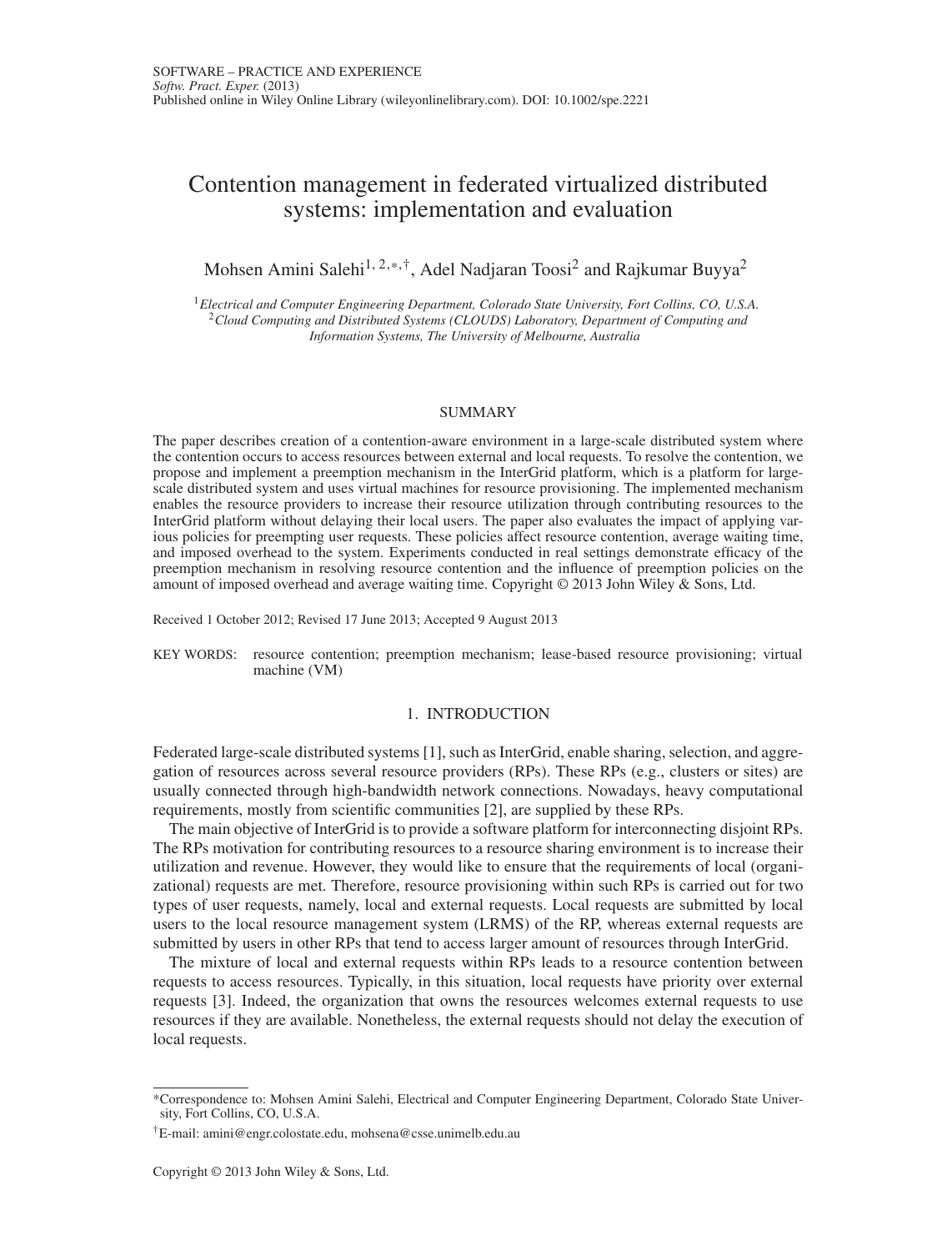Similar to many current distributed systems, InterGrid [4] provides resources in the form of VMbased leases. A *lease* is an agreement between an RP and a resource consumer whereby the provider agrees to allocate resources to the consumer according to the lease terms presented by the consumer [5]. Virtual machine (VM) technology is a suitable vehicle for implementing lease-based provisioning model [5]. VM capabilities in getting suspended, resumed, stopped, or even migrated (when there is enough bandwidth) have been extensively studied and shown to be useful in resource provisioning without major utilization loss [3, 5, 6]. InterGrid creates one lease for each user request. Leases in InterGrid are contiguous and must be served within resources of a single RP.

The current implementation of the InterGrid platform does not recognize the resource contention between local and external requests and treats them equally. In fact, the current implementation of InterGrid suffers from lack of proper resource management at the RP level that considers the difference between local and external requests. Therefore, in this work, we extended the InterGrid platform by introducing LRMS at the RP level that recognizes the resource contention by differentiating local and external requests. The LRMS employs preemption mechanism to resolve the contention between local and external requests. That is, when there is not enough vacant resources to be allocated to an arriving local request, external leases are preempted and relinquish resources for the arriving local request. The preempted external leases are scheduled at a later time in the same RP to resume their execution.

Preempting VM-based leases entails the overhead time of suspending VMs of that lease (i.e., unloading memory contents of the VMs into the disk) and resuming them (i.e., loading VMs from the disk image into the memory) at the scheduled time. Thus, the amount of imposed overhead time for preemption depends on the VM characteristics, such as memory size, in that lease. In addition, preempting external leases and scheduling them at a later time increase the waiting time of external leases.

For a local request that requires multiple VMs, possibly, several external leases have to be preempted to make sufficient vacant resources. Therefore, there are potentially several sets of candidate external leases that can be preempted. In this paper, each set of the candidate leases is termed a *candidate set*. Choosing different candidate sets for preemption affects the amount of imposed overhead and the average waiting time of external leases.

These issues raise another problem that is choosing the optimal candidate set for preemption in a way that minimizes the side effects of preempting leases (i.e., overhead and waiting time). Therefore, as another contribution of this paper, we evaluate the impact of different preemption policies on the side effects of preemption.

In summary, this paper makes the following contributions:

- 1. It designs and implements LRMS component for the InterGrid platform (Section 3.2).
- 2. It recognizes resource contention between local and external requests in the InterGrid and resolves it by preempting external leases in favor of arriving local requests (Section 4.3).
- 3. It implements different preemption policies that choose different candidate sets for preemption (Section 4.3.1).
- 4. It evaluates the impact of the proposed policies upon key performance metrics in a real environment (Section 5.2).

This work describes design and implementation details of the contention-aware scheduling in the InterGrid platform. More specifically, the work realizes the architecture proposed in Section 3 and explains a system that enables provisioning of VM-based leases for different types of users. Although the problem we investigate in this paper is in the InterGrid context, it can be applied to other lease-based grid/Cloud RPs where requests with higher priority (such as local or organizational requests) coexist with other requests.

The remainder of this paper is organized as follows. In the next section, we provide an overview of the related work. Then, in Section 3, the InterGrid architecture is described. After that, in Section 4, we explain the design and implementation details. Performance evaluations are mentioned in Section 5. Finally, conclusion and future works are provided in Section 6.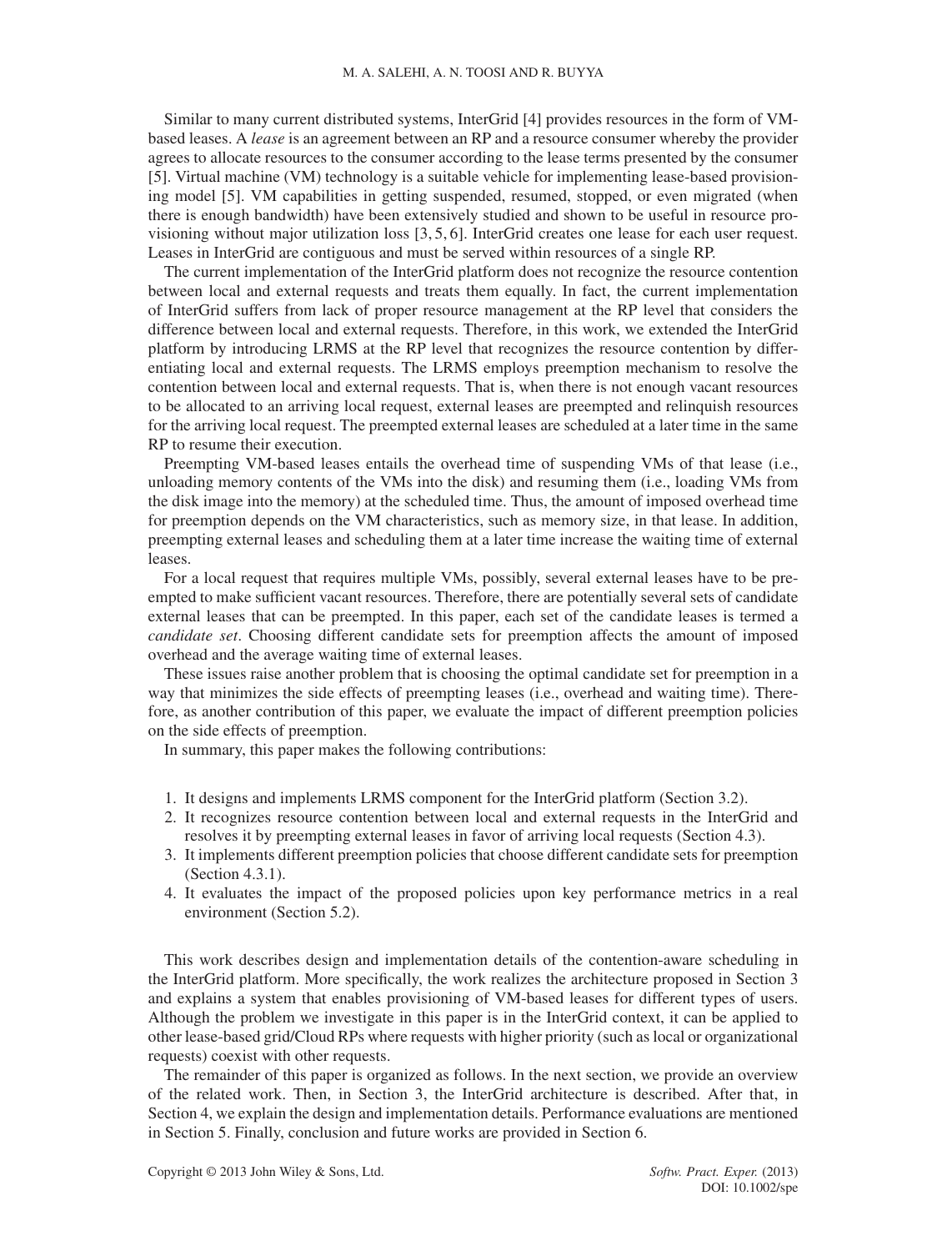# 2. RELATED WORKS

As presented in Figure 1, different mechanisms that have been employed in interconnected distributed systems to resolve the resource contention are preemption, partitioning, and using multiple queues.

*Preemption* mechanism, which is also the mechanism we employ in this research, stops the running request and free resources for another, possibly higher priority or urgent, request. If checkpointing is supported in a system (e.g., [7]), then the preempted request can resume its execution from the preempted point. Otherwise, the preempted request has to be killed (canceled) or restarted its execution. For parallel requests (i.e., those need more than one processing element at the same time), *full preemption* is generally performed, in which the whole request leaves the resources. However, some systems support *partial preemption* (e.g., [8]), in which a portion of resources allocated to a parallel request is preempted.

In the *partitioning* mechanism, resources are reserved for different request types (e.g., local and external requests). Boundaries of the reservations (partitions) can be fixed (static partitioning) or can be flexible on the basis of the demand of each request type (dynamic partitioning). For instance, in [9], the local and external partitions can borrow resources from the other one when there is a high demand of either.

In the *multiple queues* mechanism (e.g., [10]), requests are classified in distinct queues upon arrival. Each queue operates independently and has its own policy for the requests within the queue. There is a higher level scheduling policy that determines the appropriate queue for dispatching a request to the resources.

In systems that function on the basis of VMs, preemption mechanism is preferable to resolve resource contention, because it removes the burden of partitioning or managing several queues from a resource management system. Although preemption mechanism has not been studied extensively in the distributed computing systems previously [11], dominance of the VM technology as the provisioning model has led to undertake several studies in this area [12–15]. In this section, we review recent studies that have applied preemption mechanism to resolve the contention between requests.

NDDE [16] is a platform that utilizes VMs to exploit idle cycles for grid or cluster usage in corporations and educational institutions. This system is able to utilize idle cycles that appear even while the user is interacting with the computer. In this system, the guest and the owner applications are executed concurrently. This approach increases the harvested idle cycle to as many as possible with minor impact on the interactive user's applications. NDDE has more priority than the idle process in the host operating system, therefore, it is executed instead of the Idle process. When a new request from the resource owner arrives, the VM and all the processes that belong to NDDE are preempted and changed to 'ready-to-run' state.

Cluster-on-demand (COD) [17] is a resource management system for shared clusters. COD supports lease-based resource provisioning in the form of virtual clusters where each virtual cluster is an isolated group of hosts inside a shared hardware base. It is equipped with a protocol that dynamically resizes virtual clusters in cooperation with middleware components. It uses group-based priority and partial preemption scheme to manage request-initiated resource contention. Specifically, when resource contention takes place, COD preempts nodes from a low-priority virtual cluster. For preemption, the selected virtual cluster returns those nodes that create minimal disruption to the virtual clusters (i.e., an instance of partial preemption).



Figure 1. Approaches for resolving resource contention in interconnected distributed systems.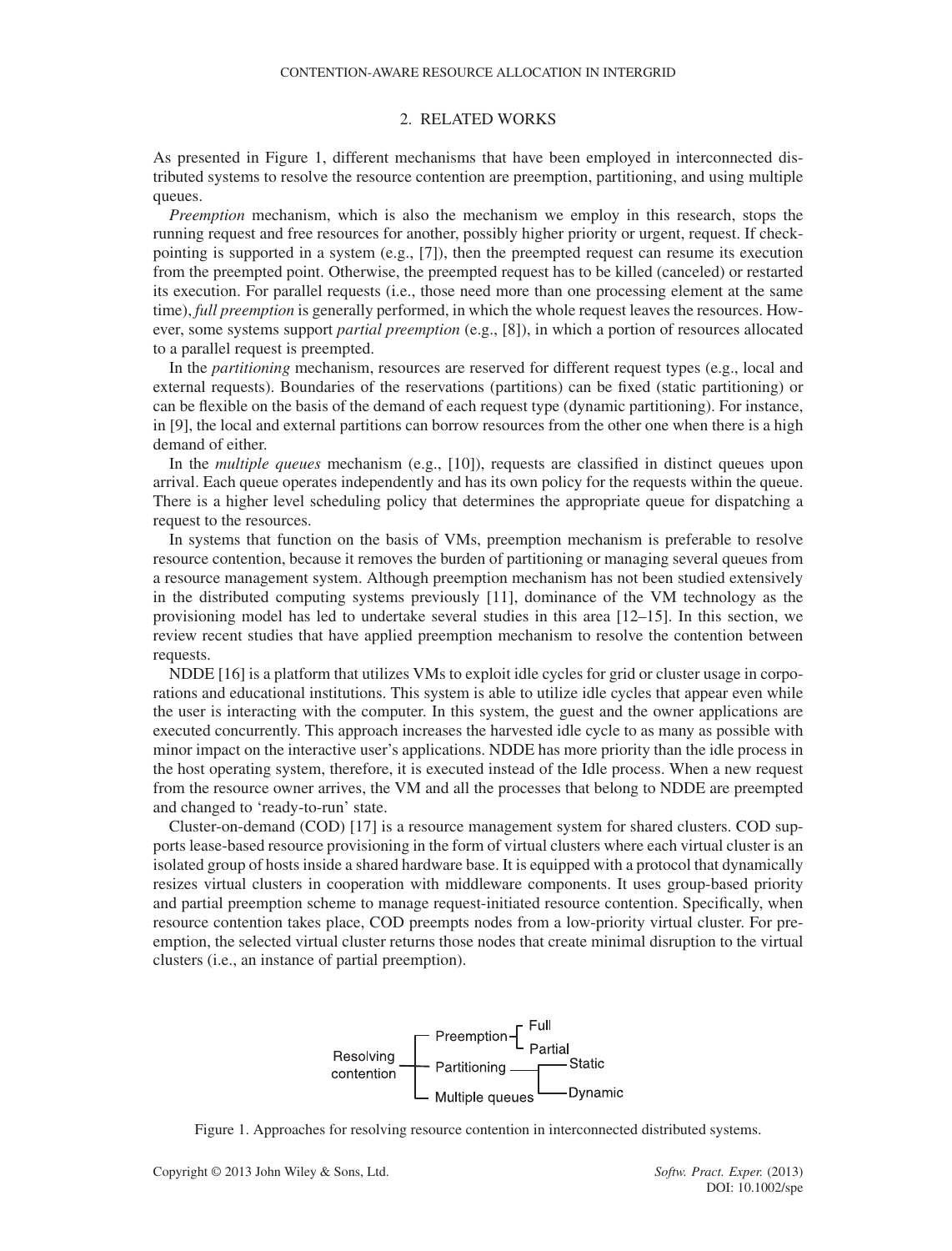VioCluster [18], is a VM-based platform across several clusters. It uses lending and borrowing policies to trade VMs between clusters. VioCluster is equipped with a machine broker that decides when to borrow/lend VMs from/to another cluster. Machine broker also has policies for reclaiming resources by preempting a leased VM to another domain. Machine property policy monitors the machine properties that should be allocated to the VMs such as CPU, memory, and storage capacity. Location policy in the VioCluster proactively determines if it is better to borrow VMs from another cluster or to wait for nodes on a single domain.

Snell *et al*. [11] applied preemption on the backfilling scheduling strategy. They provide policies to select the set of requests for preemption in a way that the requests with higher priority are satisfied and, at the same time, the resource utilization increases. The preempted request is restarted and rescheduled in the next available time slot.

Scojo-PECT [19] provides a limited response time for several job classes within a virtualized Cluster. They propose a coarse-grained preemption and suspending VMs on the disk to cope with the resource contention. The preemptive scheduler aims at creating a fair share scheduling between different job classes of a grid.

A preemptive scheduling algorithm is implemented in MOSIX [20] to allocate excess (unclaimed) resources to users that require more resources than their share. However, these resources will be released as soon as they are reclaimed. MOSIX also supports the situations that there are local and guest jobs and considers a priority between them.

## 3. INTERGRID ARCHITECTURE

The architecture of InterGrid, as illustrated in Figure 2, presumes that each grid is composed of several RPs. RPs can be in the form of a cluster, symmetric multiprocessor or a combination of these resources. Each RP is managed independently and has its own local users while contributing resources to InterGrid. The LRMS of an RP handles resource provisioning for local and external requests within that RP. It is worth noting that the current implementation if InterGrid suffers from lack of LRMS within RPs and creation of this component is one of the contributions of this paper.



Figure 2. High-level architecture of InterGrid. Grid B has unilateral peering arrangement, and grid C has bilateral peering arrangement with grid A.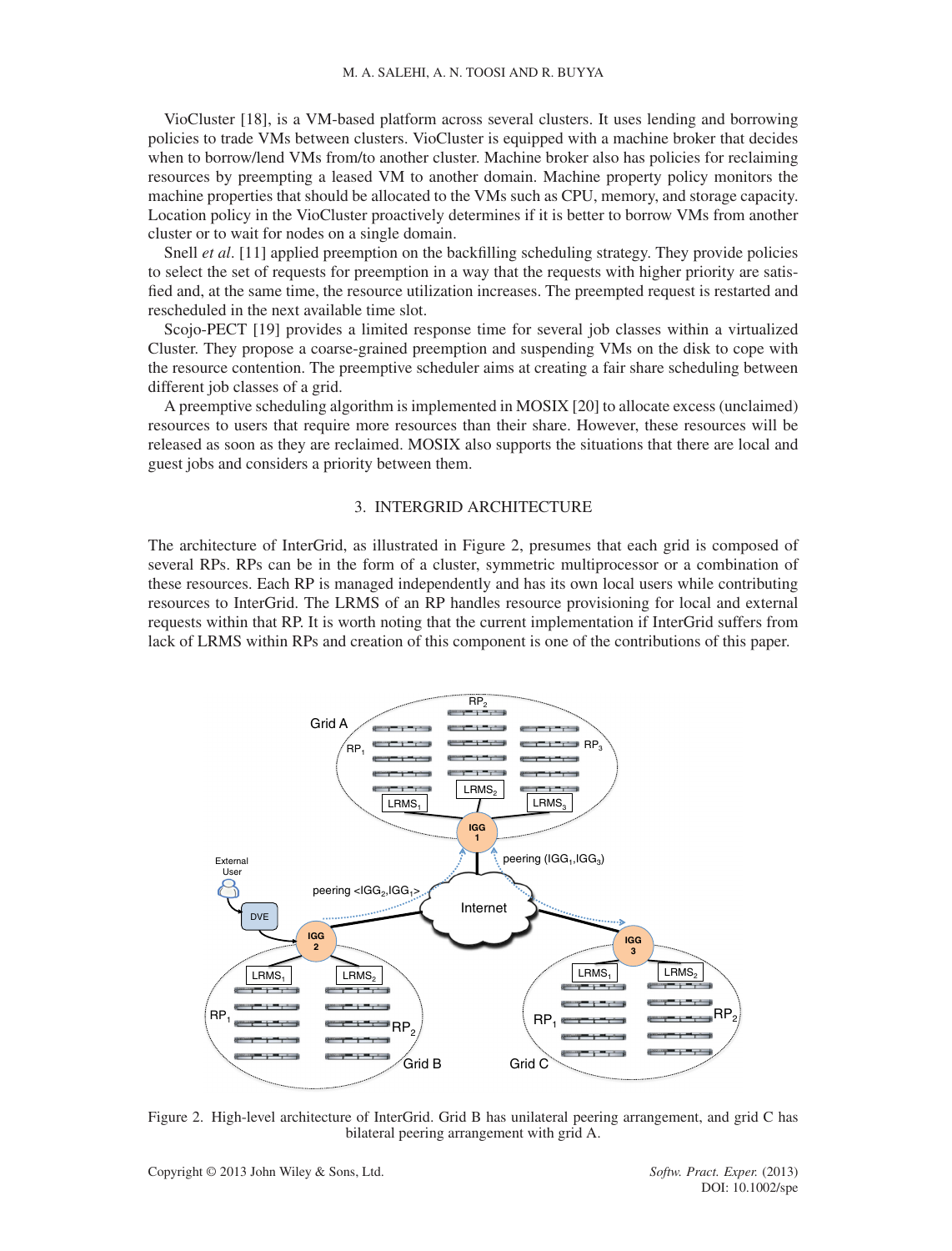Utilization and revenue enhancement are the main motivations for RPs to contribute resources to InterGrid. However, external requests should not delay the execution of local requests. Therefore, in this work, we consider external requests as best effort, whereas local requests should not be delayed and have to be served within their requested interval. Best-effort allocation means that if there is no sufficient resources to start an external request, it is scheduled in the earliest available time slot. However, in situation that there is no adequate resources for an arriving local request, LRMS should preempt external requests and makes the resources available for the arriving local request. It is worth noting that if all resources are occupied by other local requests, or the amount of resources released by preempting external requests are not sufficient for the local request, then the arriving local request is rejected.

In the InterGrid platform, sharing resources amongst different grids is achieved through predefined arrangements that are known as peering arrangements (see Figure 2). Such arrangement was initially inspired from principles of the Internet policy-based routing. Similar idea is applied to interconnection of grids to offload and redirecting resource requests from one grid to another [21]. Peering arrangement between two grids coordinates adoption of resources between the two grids based on policies on how resources are allocated to users of peering grids. For instance, in Figure 2, grid  $B$  has chosen a unidirectional peering arrangement with grid  $A$ . In this case, grid  $B$  can redirect resource requests to grid A, whereas the opposite is not possible. Peering between grids are formed on the basis of monetary contracts between these grids (e.g., certain amount of resources from a particular grid during a month).

Peering arrangements with other grids are handled by InterGrid gateways (IGG). An IGG is aware of the peering terms between the grids. When a user requires resources from other grids, IGG chooses the suitable grid that can provide the required resources based on the peering arrangements with other grids. An IGG also replies to resource requests from other peer IGGs through allocation of resources to them. In fact, provisioning rights over RPs within a grid are delegated to the IGG that enable it to schedule arriving external requests on the RPs.

Distributed virtual environment manager (DVE manager) is a user level tool in the InterGrid architecture. Users willing to access InterGrid level resources (i.e., external users) utilize this tool to interact with IGG and acquire resources. The DVE manager also handles monitoring of the resources that are allocated to the user.

# *3.1. InterGrid gateway structure*

InterGrid gateway is the core part of the InterGrid platform that has been implemented in Java. A high-level view of the IGG components is depicted in Figure 3.

The main component of the IGG structure is the *scheduler* that implements provisioning policies and peering with other IGGs. Specifically, the *peering* part of the scheduler selects an appropriate peer in order to redirect a request to another grid. The *provisioning* part of the scheduler in an IGG maps arriving external requests to the available RPs within the grid. Provisioning decisions of the scheduler are enacted on the RPs through the virtual machine manager interface.

Generic implementation of the virtual machine manager enables an IGG to interact with diverse platforms used as LRMS in the RPs. Therefore, to enable an IGG to interact with a new platform in an RP, the interface for interacting with that platform has to be developed. So far, several interfaces have been developed in IGG. As it is shown in Figure 3, these interfaces have enabled IGG to interact with OpenNebula [22] and Eucalyptus [23] to manage the resources in RPs. Moreover, interfaces have been developed for IGG that enable it to interact with Grid'5000 as a grid middleware and Amazon  $EC2^{\ddagger}$  as a cloud infrastructure as a service provider. In addition to this, an emulated interface has been developed for testing and debugging purposes.

In Figure 3, the *persistence* database is used for storing information needed by IGG, such as information of peering arrangements with other grids. The *management and monitoring* module provides command-line tools to configure and manage an IGG. This module has been implemented on the

<sup>‡</sup> http://aws.amazon.com/ec2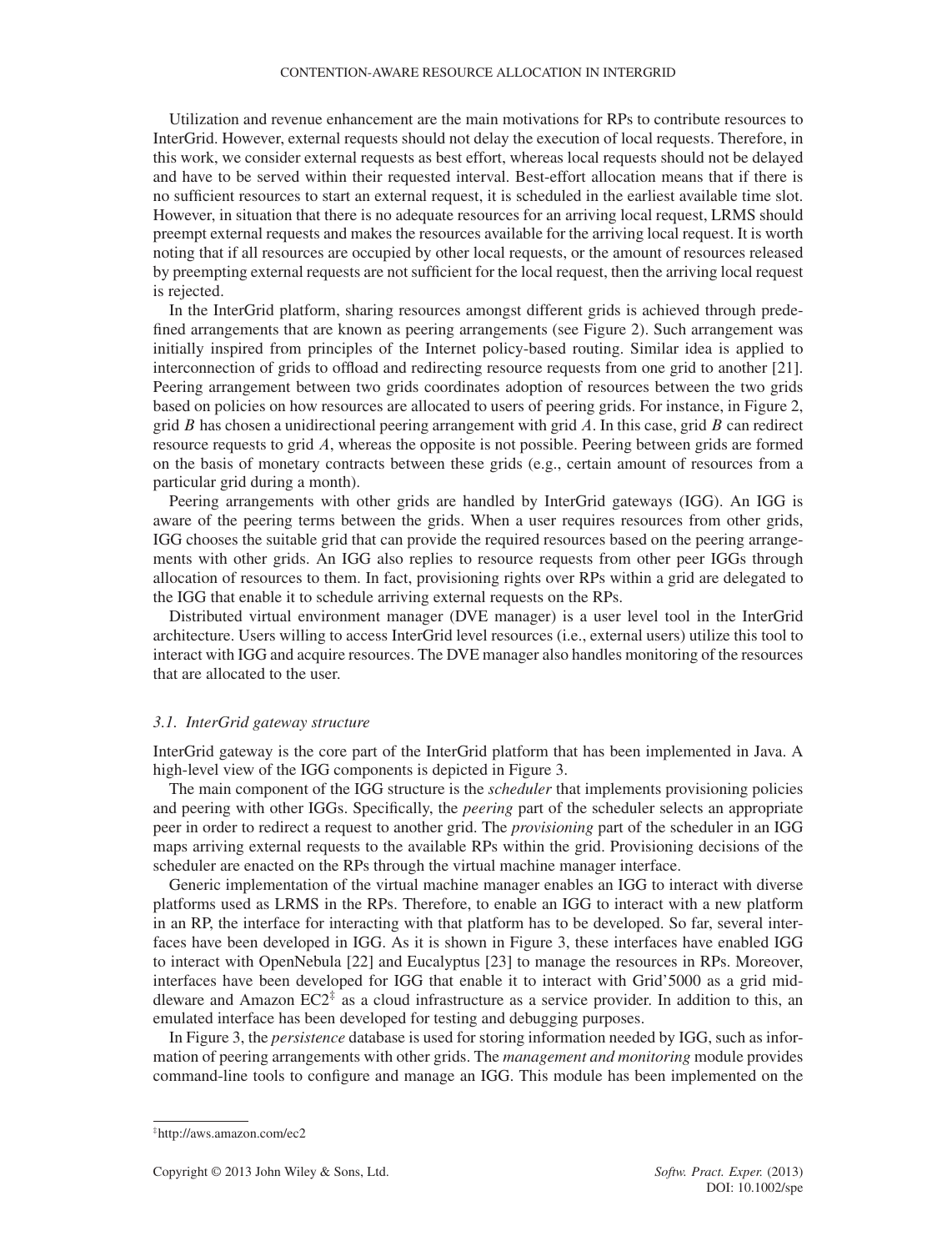

Figure 3. Components of the InterGrid gateway.



Figure 4. Architectural view of local resource management system that is used within each resource provider.

basis of Java Management eXtensions technology. The *communication* module provides an asynchronous message-passing mechanism between IGGs that makes IGGs loosely coupled and fault tolerant.

### *3.2. Local resource management system*

Because of the flexible architecture of IGG, each RP in a grid can have its own local management platform. In this paper, the local management platforms of RPs are called LRMS. The current implementation of InterGrid does not have LRMS, and implementation of this component is one of the contributions of this paper.

According to Figure 4, an LRMS is mainly comprised of a *virtual infrastructure manager (VIM)* (e.g., OpenNebula [22]) that performs operations such as creating, starting, and stopping VMs. VIM enacts its operations through hypervisors (e.g., Xen, KVM) installed on the worker nodes of an RP. A *local scheduler* determines how resources are allocated to the arriving local or external request on the RP's nodes. The scheduler considers VM as the provisioning unit and is able to preempt external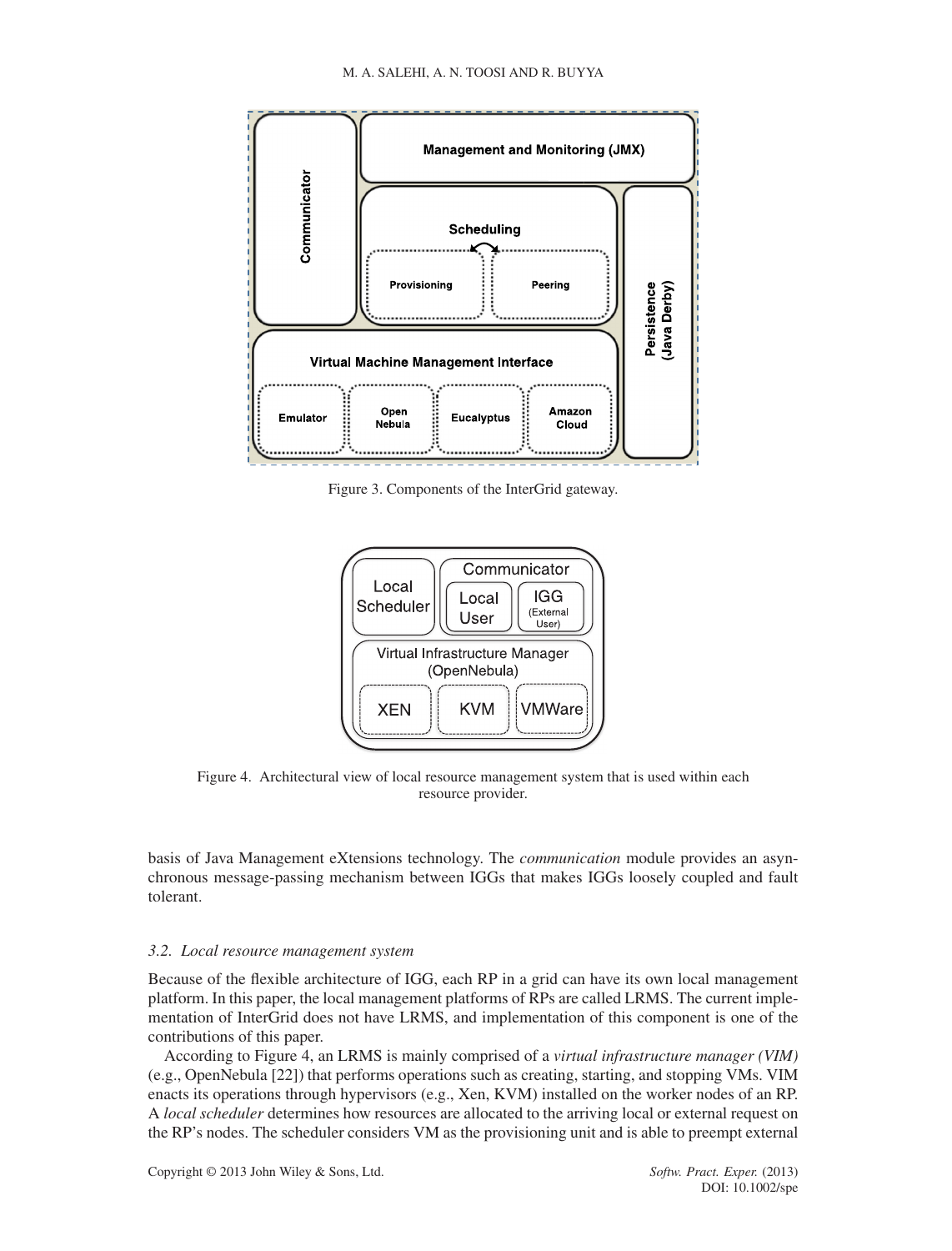## CONTENTION-AWARE RESOURCE ALLOCATION IN INTERGRID

leases in favor of an arriving local request. The local scheduler employs aggressive backfilling as the scheduling strategy of RP's resources.

The *communicator* module is comprised of a part that receives lease requests from local users and another part that interacts with IGG. The latter is in charge of advertising and updating availability information of the RP on the IGG. In addition, it receives external lease requests from the IGG. Any received request is delivered to the scheduling module of the LRMS.

# 4. SYSTEM DESIGN AND IMPLEMENTATION

This section provides details on how we implemented the contention-aware scheduling within the InterGrid platform. In this regard, first, the model we proposed for resource allocation of local and external requests in InterGrid is described. Then, design and implementation details of the proposed resource allocation model is discussed.

# *4.1. Design of contention-aware resource allocation model*

In this part, we describe resource acquisition steps for a user request in InterGrid. The steps are different for external and local users' requests. The workflow for resource acquisition for external requests in InterGrid is illustrated in Figure 5 and is described as follows.

- 1. An RP advertises its resources availabilities periodically in the registry of an IGG. This advertisement also implies delegation of the provisioning rights of the RP's resources to the IGG.
- 2. Using a DVE manager, an external user initiates a lease request by specifying details of its request. A lease request describes required resources to be deployed and has the following characteristics:
	- Virtual machine template (describes specifications of the requested VMs).
	- Number of VMs.
	- Lease duration (also known as lease wall time).
	- Lease deadline (this is optional for external requests).



Figure 5. Resource allocation steps for external user requests in InterGrid.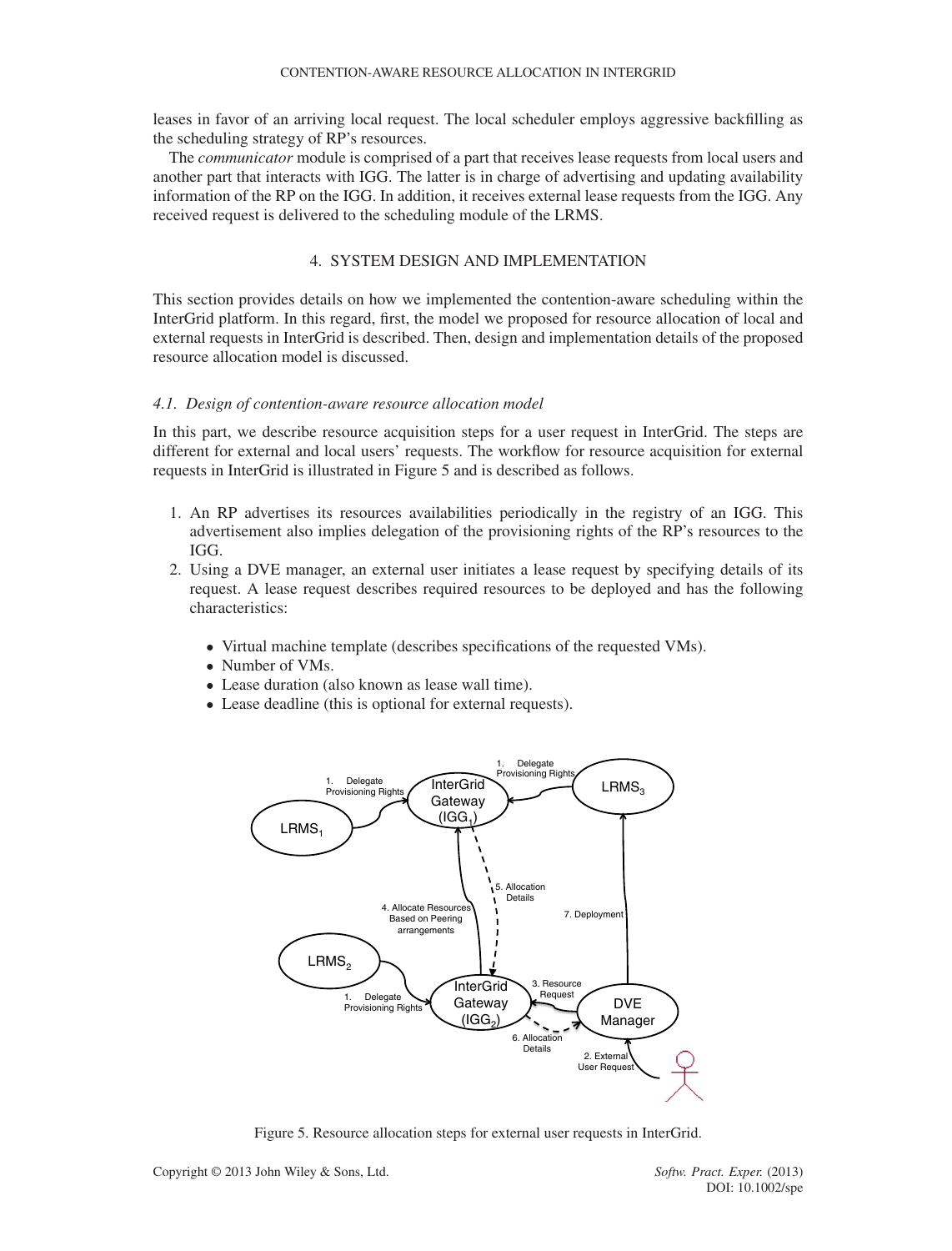- 3. The DVE manager forms a lease request and passes that to its correspondent IGG to acquire resources through InterGrid.
- 4. Provisioning unit of the IGG scheduler first tries to schedule the lease request on RPs within its grid. However, if the grid cannot provide the required resources, possibly because of oversubscription, then the IGG uses its peering arrangements with other grids (e.g.,  $IGG<sub>1</sub>$  in Figure 5) to provide resources for the lease request. It is worth mentioning that the peering policy decides which peering grid should be selected amongst several candidates grids.
- 5. Once the peering grid (e.g.,  $IGG<sub>1</sub>$  in Figure 5) receives a lease request, its provisioning unit allocates resources for the lease request on its RPs. Then, the requestor IGG (e.g.,  $IGG<sub>2</sub>$  in Figure 5) is informed about the allocation details.
- 6. Requestor DVE manager is given a permission and other deployment information (e.g., IP address) to deploy the VMs from the allocated RP at the scheduled time.
- 7. At the scheduled time, the DVE manager is connected to the LRMS of the destination RP and deploys the requested VMs.

Resource acquisition procedure for local users of an RP is as follows.

- 1. Local users send lease requests to the LRMS of their RP. This is achieved using any user-level interface provided by the LRMS of an RP.
- 2. Local resource management system tries to serve (i.e., schedule) local lease requests during their requested interval using its available resources.
- 3. If resources are free during the requested interval, then resource allocation is performed.
- 4. If during this interval resources are occupied by other local requests (i.e., contention with other local leases), then the lease cannot be allocated and it will be rejected. In this situation, the local user may resubmit its lease request to InterGrid in order to access resources elsewhere for the requested duration.
- 5. If resources of an RP are occupied by external requests during the requested interval (contention with external leases), then LRMS preempts some or all of external leases in order to serve the local request. The preempted external lease is scheduled in the next available time slot.

# *4.2. Implementation of resource allocation for external requests*

Resource allocation workflow for external requests that was described in Figure 5 is implemented within IGG. The sequence diagram of invoking the IGG classes to accept and allocate an external request is shown in Figure 6. For the sake of clarity, this figure just shows parts of the whole provisioning process that take place within IGG.



Figure 6. Scheduling external user requests in IGG.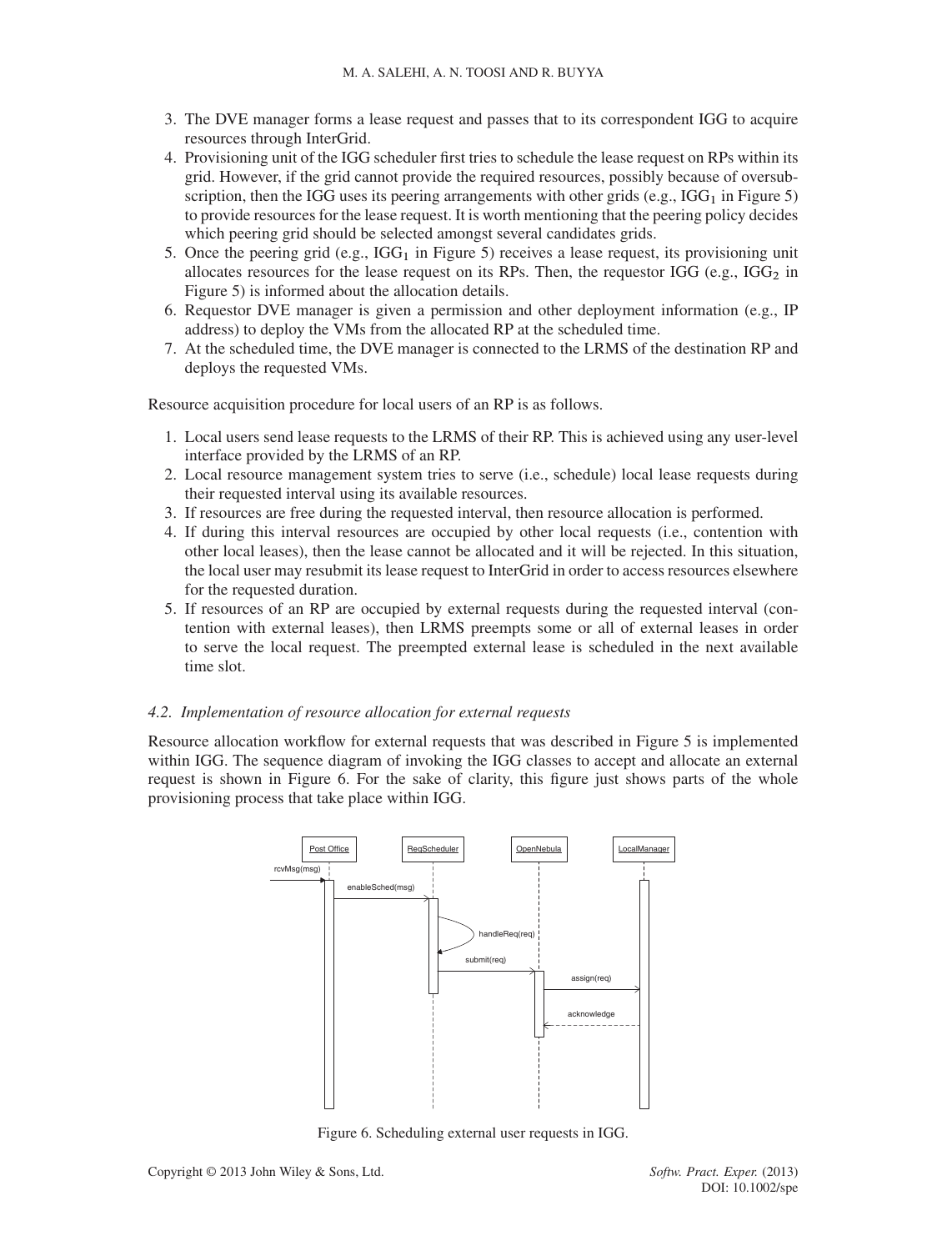## CONTENTION-AWARE RESOURCE ALLOCATION IN INTERGRID

When a message is received by an IGG, it is handled by a central component, called *post office*, which spawn one thread to handle each message. In the case that the received message is an external request received through peering arrangement with another IGG, the spawned thread invokes the scheduler in the *request scheduler* class. At this stage, the scheduling is carried out by invoking *handleRequest* method that extracts the request from the message and allocates it to an appropriate RP. The scheduling of external requests on an appropriate RP is carried out in a proactive manner with the aim of reducing the number of contentions within RPs. Interested readers can refer to [24] for more details on the rationale of the scheduling methods within IGG. Allocation of the scheduled external request starts with calling *submit* method that is a method in virtual machine management interface (see Figure 3). This method is implemented by different classes that implement the virtual machine management interface—OpenNebula in our setting. In the last step, the OpenNebula interface in IGG calls *assign* method to send the external request to the LRMS of the selected RP. The way an external request is handled in the LRMS of an RP is explained in the next subsection.

## *4.3. Implementation of contention-aware scheduling within LRMS*

The critical part of a contention-aware LRMS is a *scheduler* that allocates resources across an RP. The local scheduler should be aware of the contention between local and external requests within an RP.

Another component of LRMS is a virtual infrastructure manager that offers an on-demand provisioning model in form of VMs (we employed OpenNebula [22] as the virtual infrastructure manager that is explained in Section 4.3.2). However, on-demand provisioning of VMs is not sufficient for resource provisioning in InterGrid. Specifically, lease requests in InterGrid have the following requirements:

- Priority between local and external users.
- Capacity reservation at specified times for local requests.
- Preemption throughout VMs' lifetime.

The local scheduler that operates on top of the virtual infrastructure manager has to cover these requirements. Haizea is an open source scheduler developed by Sotomayor *et al*. [25] that employs VM-based leases for resource provisioning. The advantage of Haizea is enabling VM preemption (i.e., suspending and resuming) and considering overheads of deploying and preempting VMs in the scheduling.

We adopt and customize Haizea to be the local scheduler component of LRMS in RPs. This scheduler operates on top of virtual infrastructure manager and enables recognition of the contention between local and external requests that occurs within an RP. More importantly, adopting Haizea as the local scheduler enables leasing resources to external requests in a best-effort manner while allocating resources to the local requests within their requested time interval. When a resource contention occurs (i.e., a local request arrives and resources are occupied by external leases), the local scheduler resolves it through preempting the external lease(s) and vacating resources to serve the local request. In this way, the local scheduler operates as the scheduling back-end of virtual infrastructure manager (i.e., OpenNebula). The local scheduler also employs aggressive backfilling scheduling strategy [11] along with VMs' abilities (i.e., suspend and resume) to efficiently schedule leases and to increase resource utilization.

The sequence diagram of invocations between the local scheduler classes is shown in Figure 7. The scheduling process in the local scheduler starts by receiving a lease request either from local or external user (through IGG) in the *LocalManager* class.

The manager requests the *LeaseScheduler* class to schedule the lease request. Then, the *schedule* method in the *VMScheduler* class is called, which schedules local and external requests. For local requests, VMs are scheduled on the basis of the requested time interval. External requests are allocated in the first vacant space. The *map* function in the *mapper* class maps requested resources to the physical resources based on their availability times. When the mapper class handles a local request,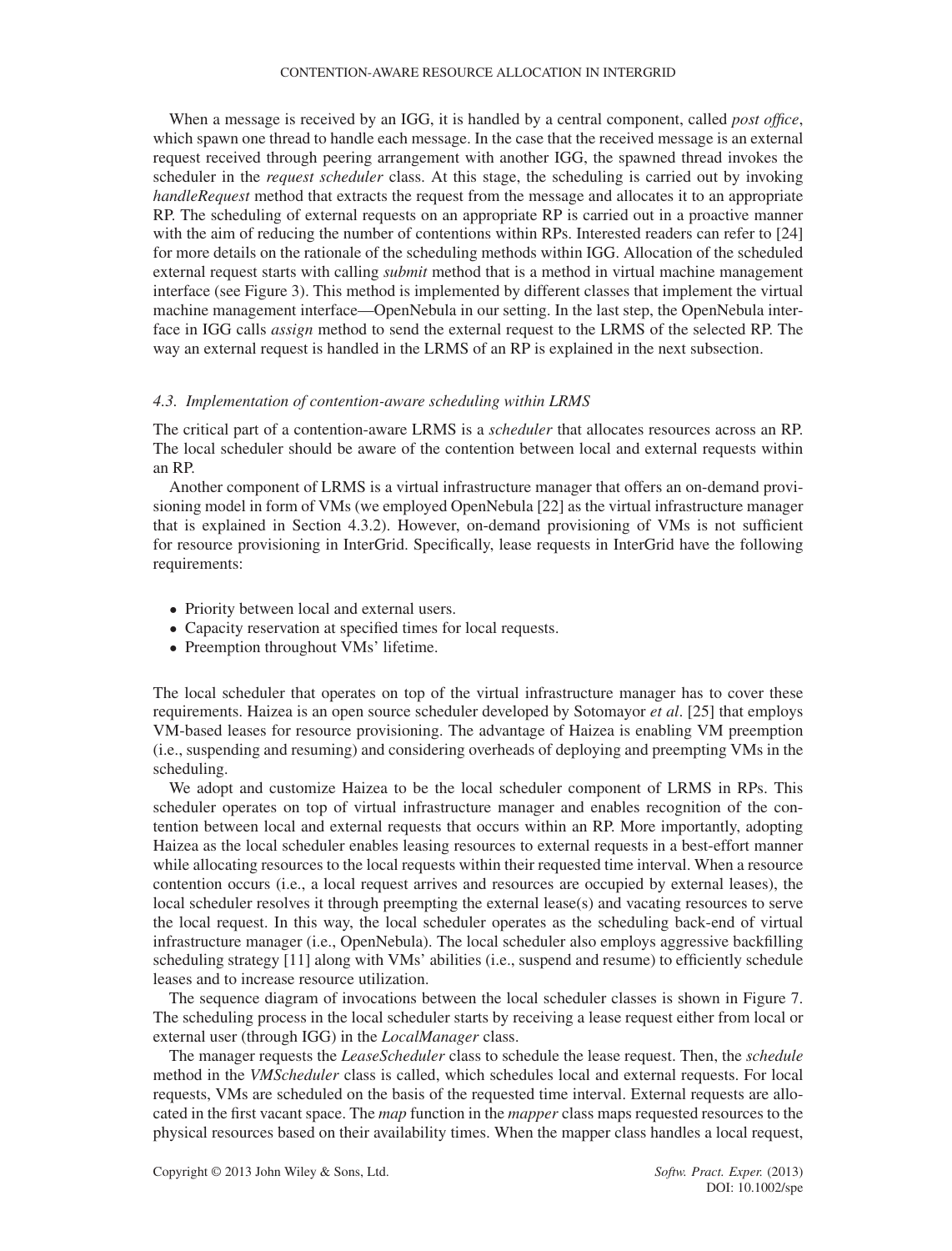

Figure 7. Scheduling local requests in the local scheduler.

if there is not enough resources, then the mapper calls the *PreemptionPolicy* to determine the preferred order of preempting external leases. The order is determined on the basis of the preemption policy. That is, the preemption policy determines the proper set of external leases to be preempted from a set of possible external leases that their preemption creates enough room for allocation of an arriving local request. More details on preemption policies can be found in Section 4.3.1. In the next step, in Figure 7, the *mapper* performs the mapping and returns the mapping list to the *VMScheduler*.

Using the mapping information, VMScheduler calls the *VMRsrv* and updates the scheduling information of the resources. After that, the lease can be started by calling the *startVMs* method in the *ResourcePool* class. In addition, the *LeaseScheduler* is informed to update all of the affected leases in the scheduling table.

*4.3.1. Preemption policies.* The local scheduler described in the previous part enables recognition of the contention between local and external requests and resolves it using the preemption technique. However, preemption technique implies side effects that should be taken into account. Overhead imposed for suspending and resuming VMs is one side effect of the preemption technique. The second side effect is the waiting time of preempted leases. In fact, preempted leases are rescheduled in a later time slot, which increases the overall waiting time of the leases.

Time overhead of preemption is a factor that the resource owner wants to minimize (i.e., instance of a system-centric metric), whereas minimum waiting time (MWT) of external request is a factor that end users expect from the system (i.e, a user-centric metric). However, administrator of an RP may want to make a balance between these factors. Therefore, a combinatorial policy is also needed to consider both of these factors.

In this work, we have proposed and implemented the following preemption policies in the local scheduler that proactively detect the resource contentions and try to minimize their side effects.

- Minimum waiting time. This policy tries to minimize the average waiting time of external lease requests through selecting leases for preemption that has MWT. For this purpose, leases with the MWT are given higher preemptibility score. In the event that all requests have the same waiting time, ties are broken by selecting younger leases. That is, leases that have been submitted more recently receive higher preemptibility score. This policy disregards the time overhead imposed for preempting leases.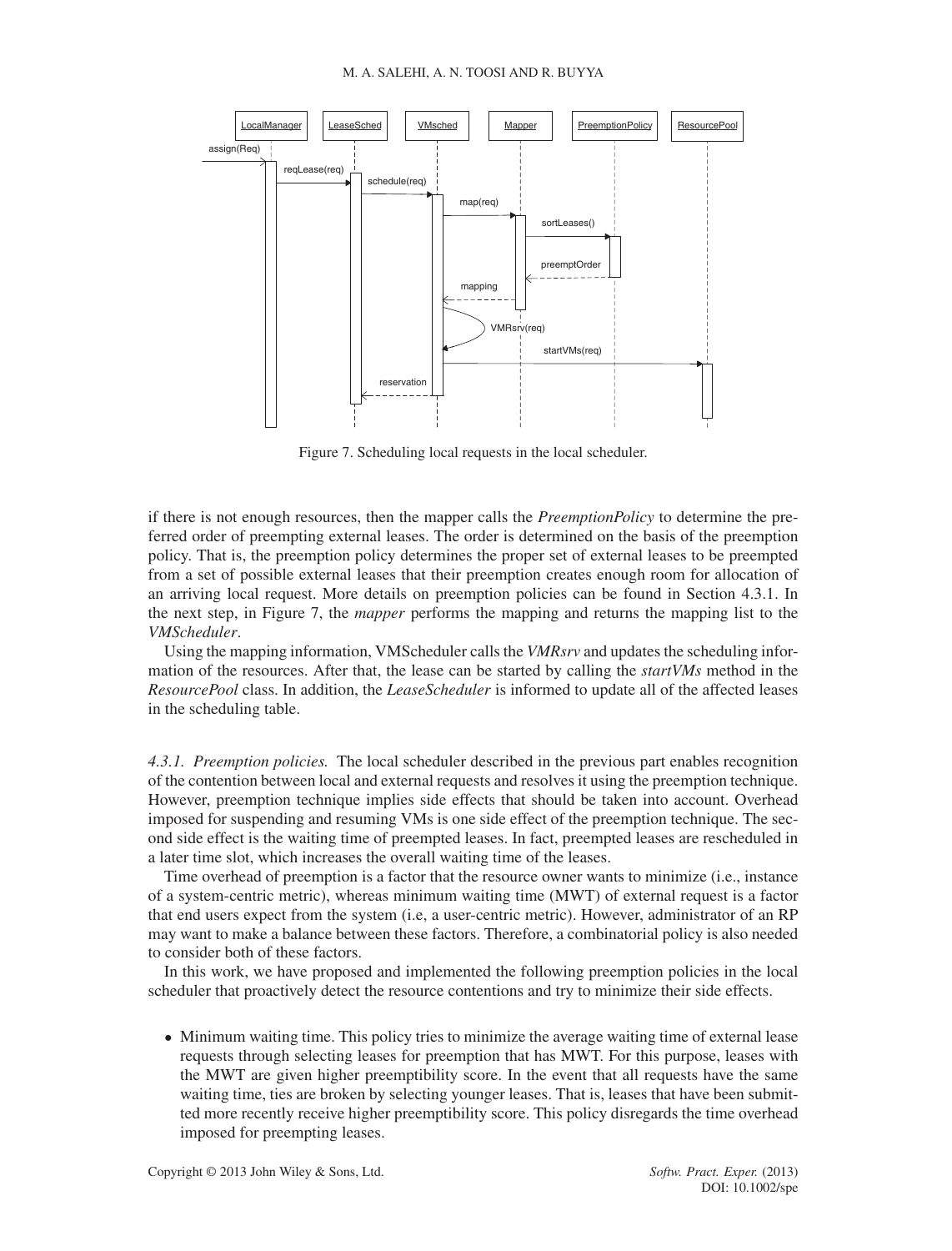- Minimum overhead (MOV). This policy tries to minimize the overall overhead time imposed to the system by preempting VMs. Implementation of the policy is based on selecting set of leases for preemption that result in the MOV time. For that purpose, we calculate the overhead imposed by suspending and resuming a lease with  $n$  VMs as follows [26].

$$
score = \frac{1}{n \cdot \left(\frac{mem}{s} + \frac{mem}{r}\right)}\tag{1}
$$

where *mem* is the amount of memory requested by VMs of a lease, s is the rate of transferring megabytes of VM memory to disk per second, and  $r$  is the rate of reallocating megabytes of VM memory per second. Similar to MWT, in the event that all requests have the same waiting time, ties are broken by selecting younger leases.

• Combinatorial preemption policy (CP). This policy considers both waiting time and overhead in selecting leases for preemption. In this policy, preemptibility score is calculated on the basis of Equation (2), where  $v$  indicates the amount of overhead imposed by preempting a lease based on Equation (2), and  $w$  is the waiting time of the lease.

$$
score = \alpha \cdot v + (1 - \alpha) \cdot w \tag{2}
$$

Performance of this policy depends on the value of  $\alpha$ . The current value of  $\alpha$  is worked out experimentally through sweeping different values for that. Details of optimally determining the value of  $\alpha$  is described in Section 5.1.

*4.3.2. Virtual infrastructure manager.* We utilize OpenNebula [22] as the virtual infrastructure manager to handle VMs' lifecycle across an RP. OpenNebula provides a software layer between a service and hypervisor and enables dynamic provisioning of resources to services.

The architecture of OpenNebula has been designed to be flexible and modular to be able to support various hypervisors and infrastructure configurations within an RP (e.g., cluster). It enables dynamic resource partitioning and provides web and command-line interfaces that allows local users to conveniently request leases. For each user request, OpenNebula starts, monitors, and stops VMs according to the provisioning policies in place. OpenNebula architecture includes three main elements as follows:

- Core is responsible for managing VMs' life cycle by performing basic operations such as start, migrate, monitor, and terminate [27].
- Capacity manager consists of pluggable policies that determine the VM placement across an RP. Default capacity manager in OpenNebula provides a simple VM placement and load balancing policies. In particular, it uses an *on-demand* provisioning model, where virtualized resources are allocated at the time they are requested, without the possibility of requesting resources at a specific future interval.
- Virtualizer access drivers provide the abstraction for the underlying virtualization layer by exposing the general functionalities of the hypervisor (e.g., start, migrate, and terminate). As a result of this component, OpenNebula is able to work with various hypervisors such as Xen, KVM, and VMware.

OpenNebula is equipped with databases for storing VM templates [22]. A template file consists of a set of attributes that defines a VM, such as the number of processing elements, amount of memory, and disk. OpenNebula uses a shared storage to store VM images. The shared storage model requires the head node (where LRMS and OpenNebula reside) and hosts (where hypervisors and VMs reside) to share the VM image repository. Typically, these storage areas are shared using a distributed file system such as NFS [28] and GlusterFS [29]. A shared storage reduces VM deployment times and enables live migration, but it can also become a bottleneck in the infrastructure and degrade the VMs performance specially for executing disk-intensive workloads. We used GlusterFS as the shared storage in our configuration.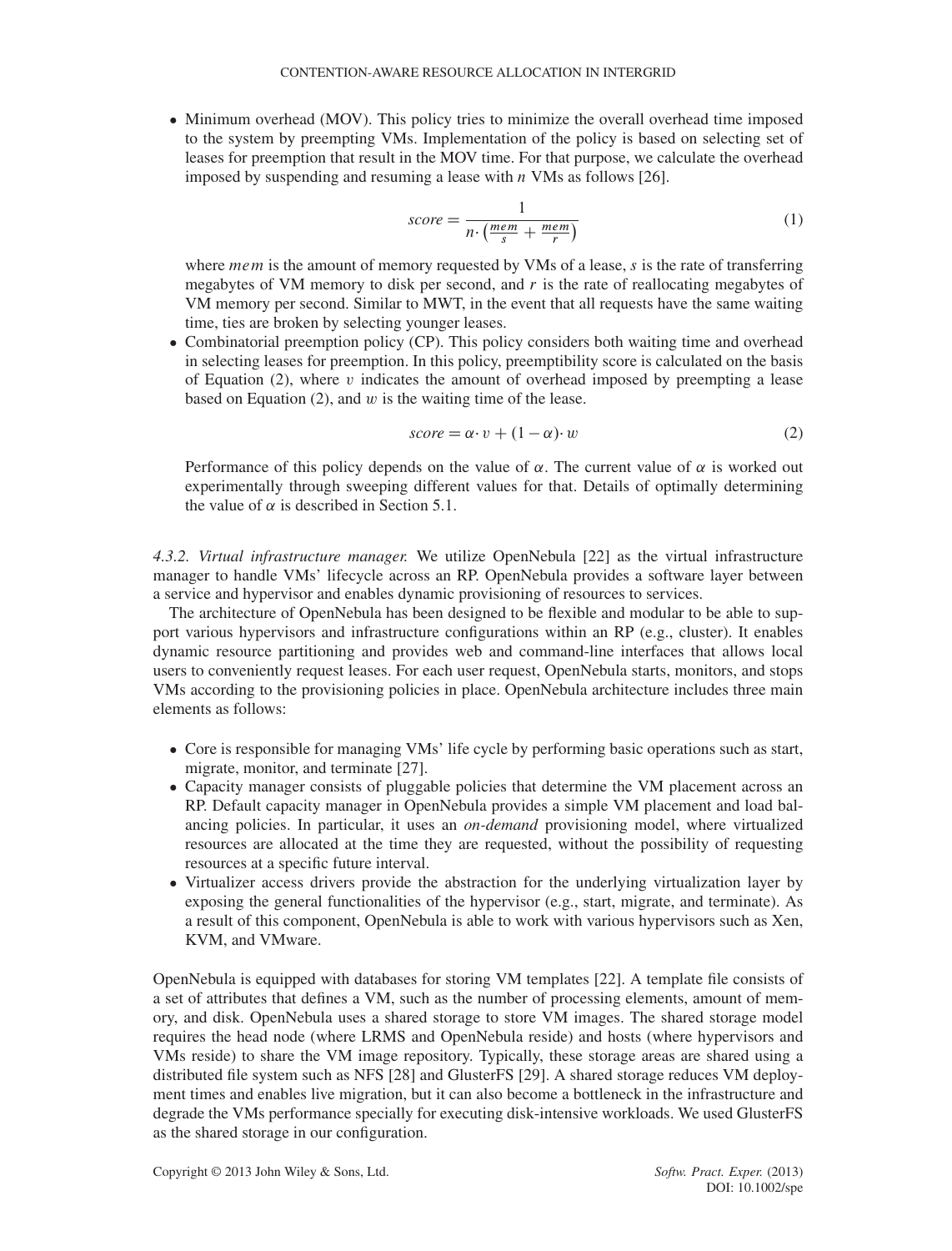For the following reasons, we used GlusterFS.

- It provides a scalable, shared replicated storage across hosts over Ethernet.
- Compared with other centralized shared storage approaches, such as NAS, GlusterFS does not suffer from single point of failure. That is, due to its distributed nature, even if a host fails the storage and data will remain available.
- GlusterFS is highly scalable, as I/O operations are distributed across hosts.
- As data are replicated, VMs have local data access that remarkably improves the I/O performance.

*4.3.3. Virtualization infrastructure.* Along with the virtual infrastructure manager, a virtualization infrastructure (i.e., a hypervisor) is required in each host of an RP to manage VMs. Specifically, utilizing OpenNebula as a virtual infrastructure manager enables us to deploy various hypervisors within an RP.

In our implementation, we use Kernel-based virtual machine (KVM) [30] as the hypervisor within each host of the RPs. KVM is a hardware-assisted, fully virtualized platform for Linux on X86 hardware that has virtualization extensions. By installing KVM, multiple execution environments (guest VMs from different disk images) can be created on top of physical machines. Each of these VMs has private and virtualized hardware that includes a network card, storage, memory, and graphics adapter.

# 5. PERFORMANCE EVALUATION

The testbed for performance evaluation of the implemented system is as follows:

- A four-node cluster as the RP. Hosts are four IBM Systems X3200 M3 machines, each with a quad-core Intel Xeon x3400, 2.7 GHz processor with a 4 GB memory. The head node, where LRMS resides, is a Dell Optiplex 755 machine with Intel Core 2 Duo E4500, 2.2 GHz processor and 2 GB memory.
- The hosts' operating system is CentOS 6.2 Linux distribution. The operating system in the head node is Ubuntu 12.4.
- All the nodes are connected through a 100-Mbps switched Ethernet network.
- The RP's LRMS is comprised of OpenNebula 3.4, as the virtual infrastructure manager, and Haizea version 1.1, as the local scheduler.
- Qemu-KVM 0.12.1.2 was installed as the hypervisor on each host.
- GlusterFS is used as the cluster file system. It aggregates commodity storages across a cluster and forms a large parallel network file system [29]. The disk images needed by the VMs and the memory image files (created when a VM is suspended) are stored on the shared file system.

The scenario we consider in our experiment involves an InterGrid with three IGGs with peering arrangements established between them, as illustrated in Figure 8. IGG1 has the cluster as the RP and users from IGG2 and IGG3 request external leases through their DVE managers. On the basis of the peering arrangements, IGG1 provides resources for requestors. IGG1 receives these requests in the form of external requests, and they are allocated resources through LRMS of the RP. However, the RP has its own local requests that have more priority than the external ones.

To have a realistic evaluation, the experiments are carried out on the basis of real traces from the blue horizon cluster [31] in San Diego Supercomputer Center. We consider the first 60 requests in this workload as the external requests received by IGG1. Local lease requests received by LRMS of IGG1 are explained in the Table I.

According to the table, 13 local lease requests are submitted to the RP. Each row of the table shows the arrival time, number of requested processing elements, amount of memory, start time, and the duration of local requests. The reason that we consider few requests is that all times are in real. Also, we wanted to demonstrate the feasibility of the implementation and be able to trace the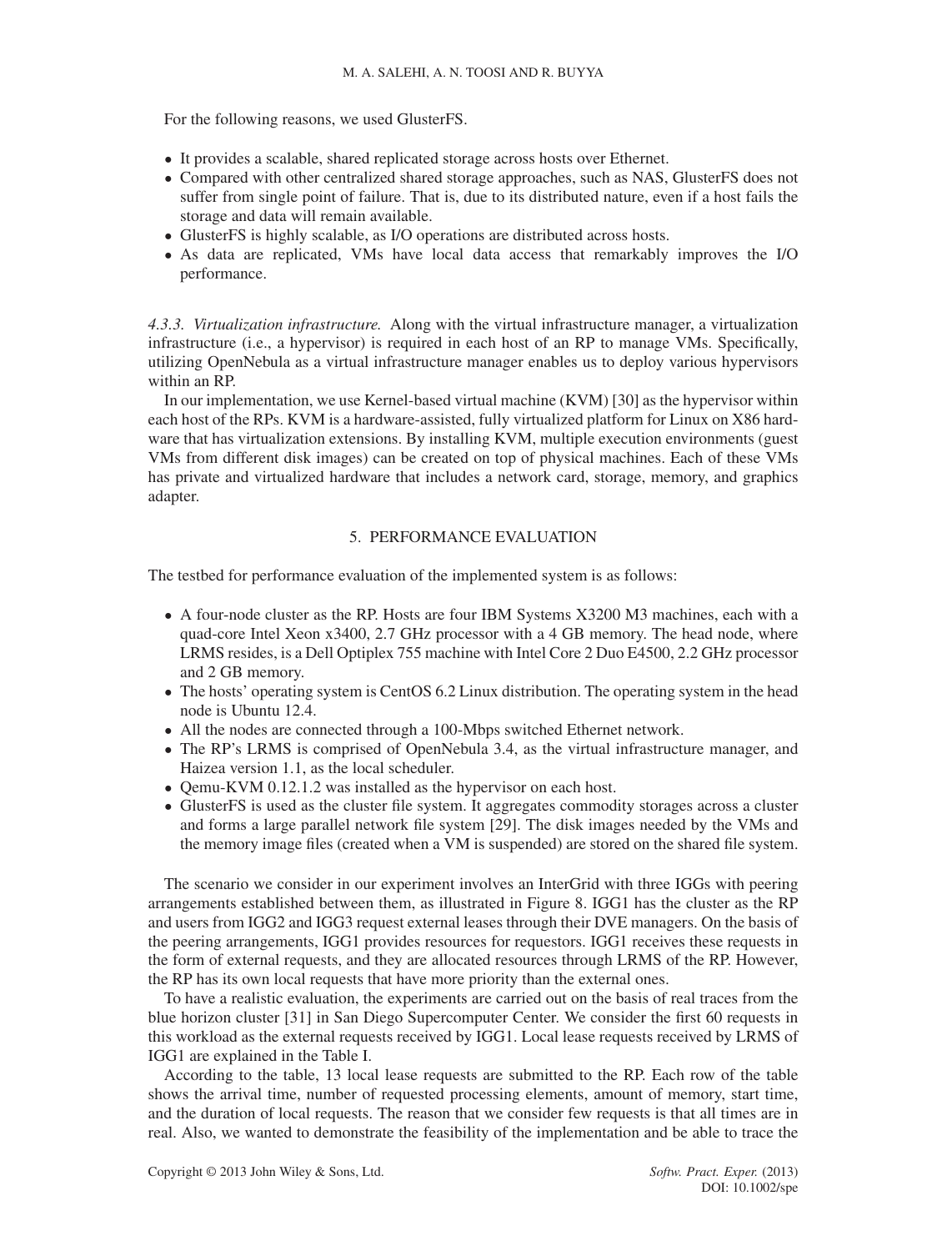

Figure 8. Evaluation scenario based on three InterGrid Gateways.

| Request ID | Arrival time | No. nodes | Memory (MB) | Start time | Duration $(s)$ |
|------------|--------------|-----------|-------------|------------|----------------|
|            | 01:00:00     | 4         | 1024        | 01:15:00   | 00:45:00       |
|            | 02:00:00     | 4         | 2048        | 02:15:00   | 01:00:00       |
|            | 03:00:00     | 8         | 512         | 03:15:00   | 02:40:00       |
| 4          | 04:00:00     | 4         | 1024        | 04:15:00   | 00:10:00       |
|            | 05:00:00     | 2         | 1024        | 05:15:00   | 00:35:00       |
| 6          | 06:00:00     | 8         | 2048        | 06:15:00   | 01:12:00       |
|            | 07:00:00     | 8         | 1024        | 07:15:00   | 02:10:00       |
| 8          | 08:00:00     | 4         | 512         | 08:15:00   | 00:32:00       |
| 9          | 09:00:00     | 4         | 1024        | 09:15:00   | 01:00:00       |
| 10         | 10:00:00     | 4         | 2048        | 10:15:00   | 03:10:00       |
| 11         | 11:00:00     | 4         | 1024        | 11:15:00   | 01:00:00       |
| 12         | 12:00:00     | 4         | 2048        | 12:15:00   | 02:35:00       |
| 13         | 13:00:00     | 8         | 1024        | 13:15:00   | 01:40:00       |

Table I. Characteristics of lease requests used in the experiments.

order of events taking place in the system. We consider 00:00:00 as the start of the experiment, and the arrival time of other requests are proportional to the start time of the experiment. All of these lease requests use a *ttylinux* disk image located on the shared storage.

# *5.1. Managing trade-off between waiting time and overhead*

To implement the CP policy, we need to determine the value of  $\alpha$ . In fact, this value determines the behavior of this policy. System administrator can use this parameter to adjust behavior of the system. According to Equation (2), if  $\alpha = 0$ , then the policy becomes MWT, whereas  $\alpha = 1$  transforms the CP policy to the MOV policy.

In order to determine an appropriate value for  $\alpha$ , we swept 100 possible values of  $\alpha$  (i.e.,  $0 \le \alpha \le 1$  with step = 0.01), and the result is shown in Figure 9. Each point in this figure shows the overhead, and waiting time resulted from applying a specific value of  $\alpha$  in the CP policy.

Figure 9 shows that the behavior of the CP policy does not change entirely linearly by changing  $\alpha$ . In other words, there are points where we can compromise a little bit of one parameter and receive a huge gain on the other parameter. Nonetheless, selecting a proper value for  $\alpha$  is defined on the basis of the administrative policies in an RP. For instance, if the administrative policy is giving more weight to user-centric metrics (i.e., lower average waiting time), the lower values on the waiting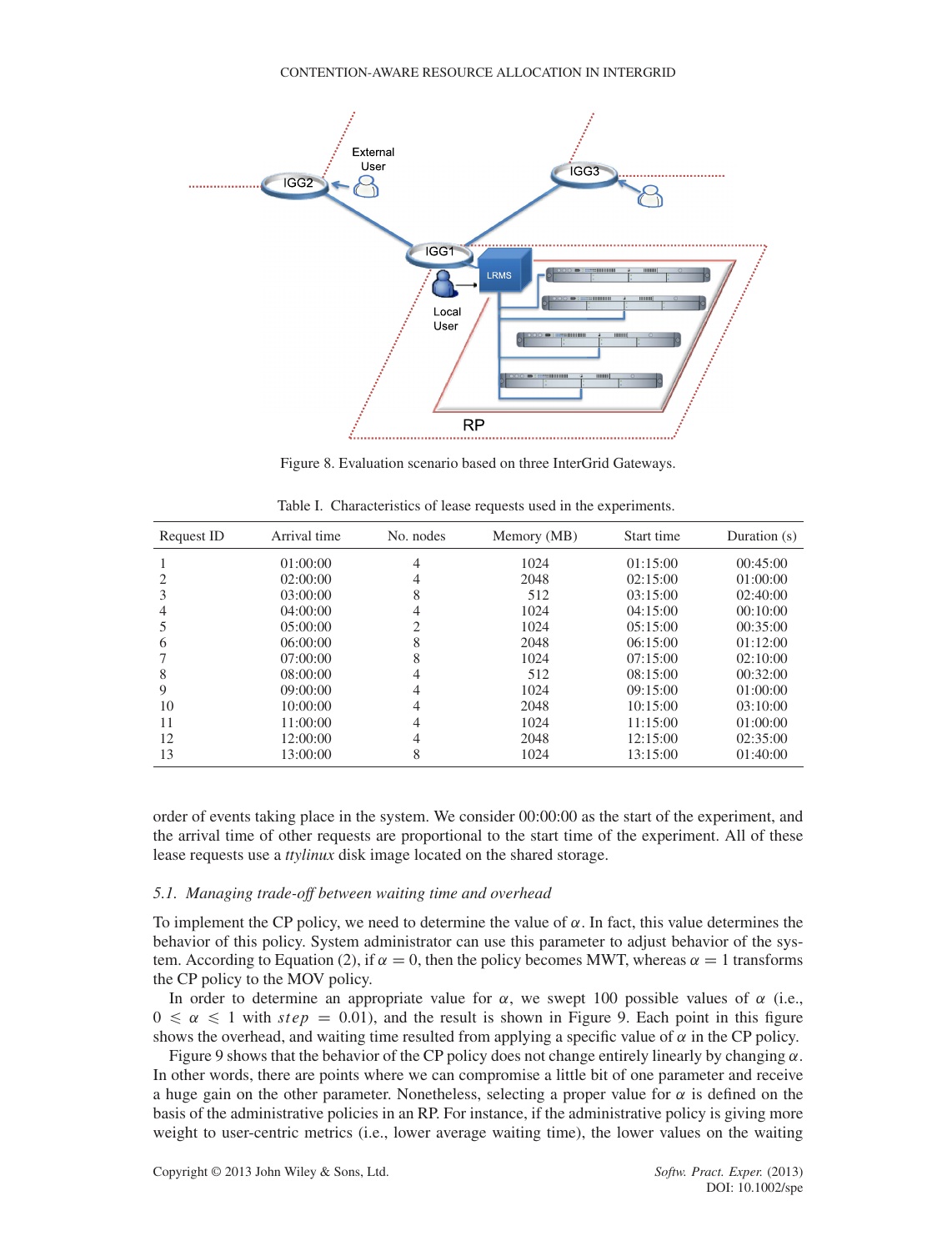

Figure 9. Variations in the overhead and average waiting time when  $\alpha$  parameter in Equation (2) changes from  $0$  to  $1$ .

time axes should be selected that results into a high overhead. In our case, we selected values of  $\alpha = 0.31$  (the dashed point in Figure 9). We can see that at this point, a huge gain on the average waiting time can be attained by compromising a little bit on the overhead.

# *5.2. Evaluation results*

In the first experiment, we demonstrate how our implementation enables InterGrid to resolve the contention between local and external requests. It shows the effect of preempting existing external leases on a virtualized physical testbed to satisfy the requirements of an arriving local request. For that purpose, we only compare situation that there is not any preemption policy (NOP) against situation that the CP preemption policy is applied. In the former, all the local requests were rejected, whereas in the latter, when there is no sufficient resources, external leases are preempted and vacate resources for the local requests. We notice that all of the local requests are served without being delayed. In addition, the RP could utilize its resources more efficiently by leasing them to the external requests.

Various contention resolution policies (preemption policies) preempt different leases. These policies lead to different amount of overhead and average waiting time. In the second experiment, we evaluate the efficacy of the implemented policies from the overhead, average waiting time, and overall makespan time aspects. The overhead imposed to the system is imposed by suspension and resumption operations on the preempted leases. Calculation of suspension and resumption operations are worked out on the basis of the read/write throughput of our Gluster file system, which is 40 MB/s [29].

In Table II, the amount of overhead, makespan, and average waiting time resulted from MWT, MOV, and CP policies that are shown. As we can see, the MWT policy results in less waiting time and more overhead time compare with MOV. The MOV policy aims at minimizing the overall preemption overhead. Therefore, it preempts leases that impose MOV to the system and based on the amount of memory should be de-allocated and snapshot on the disk.

| Policy     | Overhead $(s)$ | Average waiting time (s) | Makespan (s) |  |  |
|------------|----------------|--------------------------|--------------|--|--|
| <b>MWT</b> | 1912           | 36520.33                 | 190,665      |  |  |
| <b>MOV</b> | 1028           | 39984.44                 | 195,971      |  |  |
| $\Gamma$   | 1476           | 36621.6.03               | 194,686      |  |  |

Table II. Total imposed overhead, average waiting time, and makespan results from applying different preemption policies.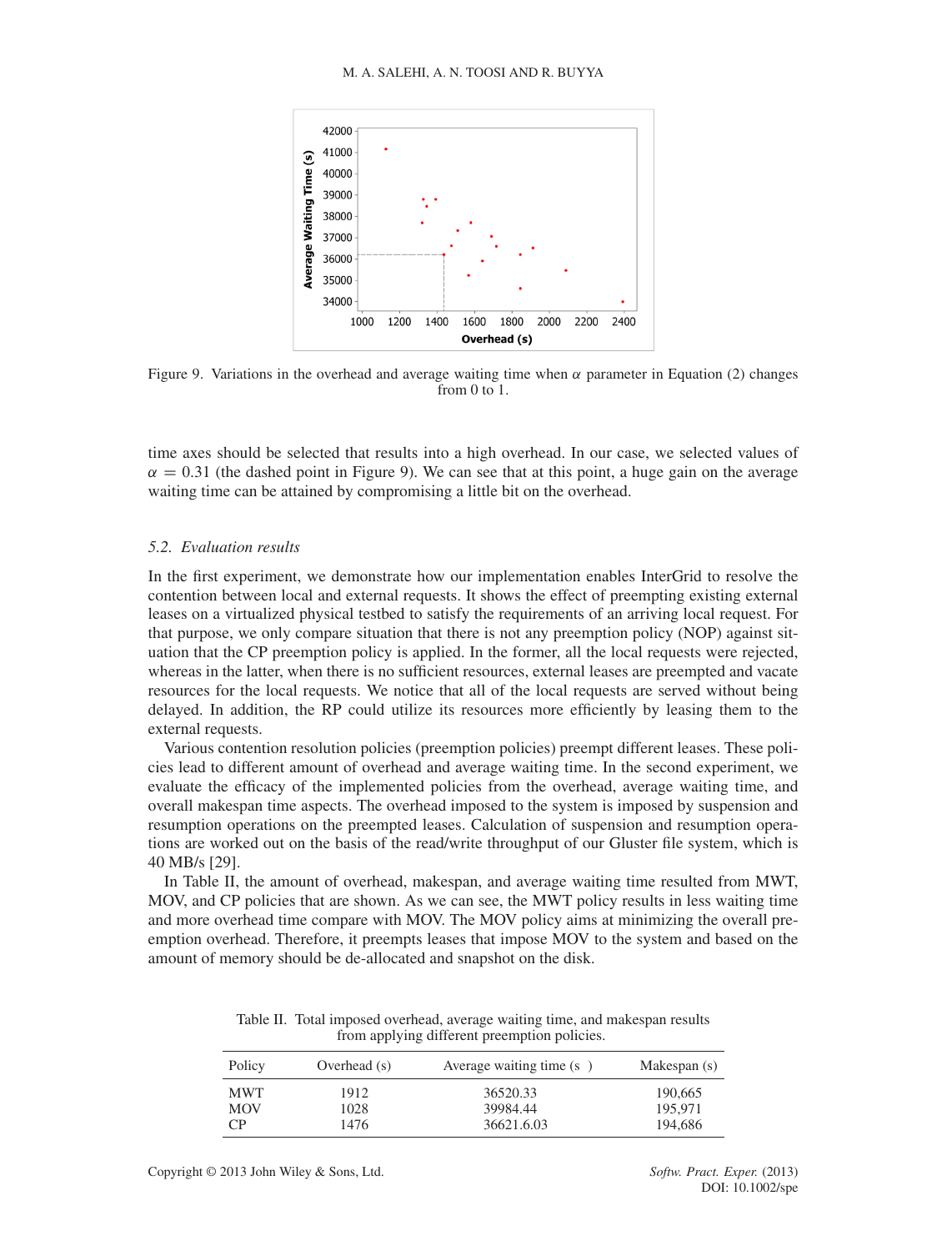### CONTENTION-AWARE RESOURCE ALLOCATION IN INTERGRID

We can also see that CP can make a trade-off between overhead (as a system-centric metric) and waiting time (as a user-centric metric). In other words, it results in a good waiting time and makespan while imposing overhead just a little bit more than MOV.

The comparison of the results from different policies indicates that the selection of different preemption policies is effective on the side effects of resource contention. In addition, CP policy can be used by a system administrator to manage the trade-off between user-centric and system-centric metrics in an RP based on the administrative policies and priorities.

# 6. CONCLUSION

We presented the real implementation and evaluation of the preemption mechanism in InterGrid where local and external leases coexist in RPs. We also designed, implemented, and incorporated LRMS component of the InterGrid platform that adheres to the flexible and diverse nature of largescale distributed systems. The system prototype demonstrates how an RP can contribute resources to InterGrid and accepting external requests without affecting the local requests. The provided implementation also implements several preemption policies for the RPs. Evaluation of the preemption policies indicated how the average waiting time and overall makespan time and amount of imposed overhead are affected by these policies. Specifically, such policies can be used by the system administrator to make a trade-off between diverse parameters based on administrative policies of an RP.

#### REFERENCES

- 1. Iosup A, Epema DHJ, Tannenbaum T, Farrellee M, Livny M. Inter-operating grids through delegated matchmaking. *Proceedings of the ACM/IEEE Conference on Supercomputing*, SC '07, ACM, New York, NY, USA, 2007; 13:1–13:12.
- 2. Buyya R, Murshed M, Abramson D, Venugopal S. Scheduling parameter sweep applications on global grids: a deadline and budget constrained cost-time optimization algorithm. *Software Practice and Experience* 2005; **35**(5):491–512.
- 3. Chase JS, Irwin DE, Grit LE, Moore JD, Sprenkle SE. Dynamic virtual clusters in a grid site manager. *Proceedings of the 12th IEEE International Symposium on High Performance Distributed Computing*, Washington, DC, USA, 2003; 90–98.
- 4. De Assunção M, Buyya R, Venugopal S. InterGrid: a case for internetworking islands of Grids. *Concurrency and Computation: Practice and Experience* 2008; **20**(8):997–1024.
- 5. Sotomayor B, Keahey K, Foster I. Combining batch execution and leasing using virtual machines. *Proceedings of the 17th International Symposium on High Performance Distributed Computing*, ACM, New York, NY, USA, 2008; 87–96.
- 6. Zhao M, Figueiredo R. Experimental study of virtual machine migration in support of reservation of cluster resources. *Proceedings of the 3rd International Workshop on Virtualization Technology in Distributed Computing*, Spain, 2007; 5–11.
- 7. Coti C, Herault T, Lemarinier P, Pilard L, Rezmerita A, Rodriguez E, Cappello F. Blocking vs. non-blocking coordinated checkpointing for large-scale fault tolerant mpi. *Proceedings of the ACM/IEEE Conference on Supercomputing*, USA, 2006; 17–132.
- 8. Sandholm T, Lai K, Clearwater S. Admission control in a computational market. *8th IEEE International Symposium on Cluster Computing and the Grid*, France, 2008; 277–286.
- 9. Assunção MD, Buyya R. Performance analysis of multiple site resource provisioning: effects of the precision of availability information. *Proceedings of the 15th International Conference on High Performance Computing,* HiPC '08, India, 2008; 157–168.
- 10. Lawson B, Smirni E. Multiple-queue backfilling scheduling with priorities and reservations for parallel systems. *ACM SIGMETRICS Performance Evaluation Review* 2002; **29**(4):40–47.
- 11. Snell Q, Clement MJ, Jackson DB. Preemption based backfill. In *Job Scheduling Strategies for Parallel Processing (JSSPP)*. Springer: Heidelberg Germany, 2002; 24–37.
- 12. Amini Salehi M, Javadi B, Buyya R. Resource provisioning based on leases preemption in InterGrid. *Proceeding of the 34th Australasian Computer Science Conference (ACSC'11)*, Perth, Australia, 2011; 25–34.
- 13. Amini Salehi M, Javadi B, Buyya R. Preemption-aware admission control in a virtualized grid federation. *Proceeding of 26th International Conference on Advanced Information Networking and Applications (AINA'12)*, Japan, 2012; 854–861.
- 14. Amini Salehi M, Javadi B, Buyya R. Performance analysis of preemption-aware scheduling in multi-cluster grid environments. *Proceedings of the 11th International Conference on Algorithms and Architectures for Parallel Processing (ICA3PP'11)*, Australia, 2011; 419–432.